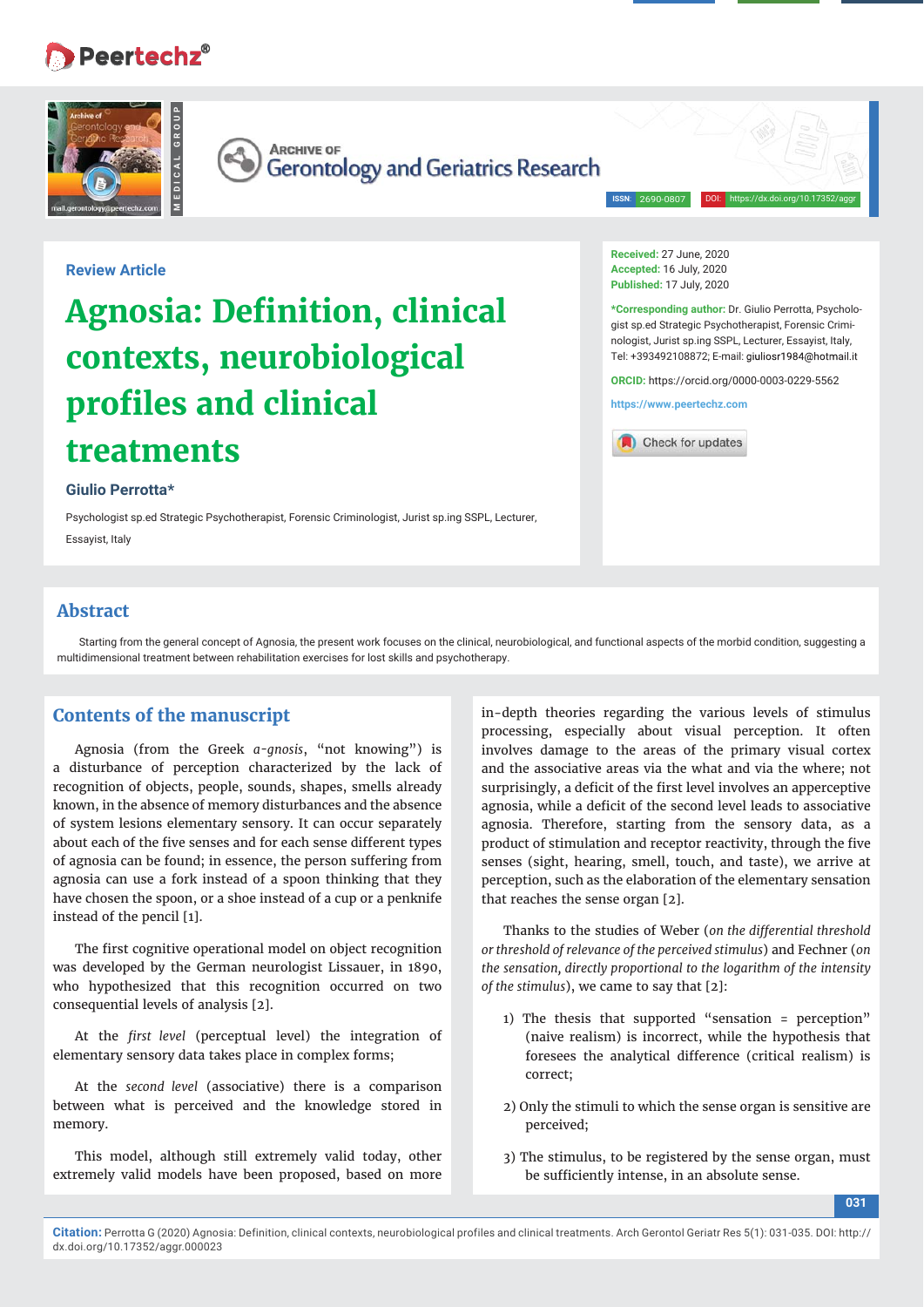In the context of "*critical realism*" several theoretical approaches are distinguished [2].

1) An *associationist or atomistic approach* by Helmholtz (1878), which provided for a perceptive system made up of 2 systems that are relatively separate but communicating with each other: elementary sensations (I) and cognitive apperceptive layer (II);

2) *Gestalt approach*, which preferred to pay attention to form and representation. Therefore, several authors contributed:

a) For Metzger, the level of visual perception is not flat but three-dimensional;

b) For Rubin, the visual field is differentiated in the background and figure;

c) For Wertheimer, the perceptual field was organized by a series of rules: good shape (the perceived structure is always the simplest); proximity (the elements are grouped according to distances); similarity (tendency to group similar elements based on similarities); proximity (tendency to group similar elements based on close distance); closure (tendency to group similar elements based on known closed forms); continuity (all elements are perceived as belonging to a coherent whole); common destiny (if the elements are moving, those with a coherent movement are grouped); figure-background (all parts can be interpreted both as an object and as a background); pregnancy (in case the stimuli are ambiguous, the perception will be good based on the information taken from the retina).

3) The *cognitive approach*, which provided for the integration of the models:

a) Top-down, i.e. processing from top to bottom (guided by experience that influences perception);

b) Bottom-up, i.e. the processing from the bottom up (guided by the sensory data processed than in the cortical way). A typical example is Gibson's ecological approach, which provides for very specific assumptions: the stimulus is described not in terms of retinal projection but in terms of "optical structure" (ie image that reaches the retina); the stimulus (except pathological deficits) is perfect as it is and then it all depends on the subsequent interpretation; the set of information given by the context and movement of the observer is called "environmental optical set-up".

4) *Constructivist approach*, which has its foundation in the following assumption: "perception is an inferential process (ie based on hypotheses), given that the sensory information coming from the external environment is ambiguous and incomplete, to reach perception it is necessary to the intervention of top-down processes ". Therefore, perception: it is an inferential and active process; it is the final process of the interaction between stimulus (from below) and experience (from above); it is a process that is influenced by various external factors (example, visual disturbances, psychiatric disorders, wrong perception, illusion, hallucinations, delusions, suggestion, impossibility of perception due to the sense organ). Among the major exponents we mention:

dx.doi.org/10.17352/aggr.000023

**a) Gregory:** Starting from Gibson, he says that the starting point is the external stimulus but then we activate the best possible interpretation to explain the complex object);

**b) Necker:** Between two possible interpretations, one will always prevail;

**c) Allport:** Proposed the "perceptual set", that is the idea that the field is influenced by subjective motivations, emotions, experiences and expectations, reorganized according to two cognitive operations that we will see later: "generalization" and "categorization".

5) *Synthetic approach*, or the schools of thought adhering to neuroscience, which attempt to overcome the top-down/ bottom-up relationship, effectively integrating two models. Among the major exponents we mention:

**a) Bruner:** Perception depends on one's needs, expectations, moods, subjective values, emotional meaning, and personality characteristics (New Look School).

**b) Neisser:** The brain is a computer and perception is nothing but an analysis by synthesis, the result of a three-stage sequence: I) the selection of the stimulus through an automatic pre-attentional (bottom-up) process; II) the voluntary shift of attention on the stimulus (top-down); III) the final mental representation.

**c) Marr:** Perception can be investigated on at least 3 levels (computational theory): I) computational level (the goal); II) algorithmic level (the means used); III) procedural level (the how). Marr's approach is strongly bottom-up (as it focuses on sensory processing) but includes the intervention of "topdown (ie information previously learned from the world)" factors: << the chair must have four legs to be able to stand. So our knowledge of the world (top-down) acts on sensory input (bottom-up), reaching a perceptual synthesis >>. The analysis of the visual sensory input proceeds through four specific stages: a) description of the gray levels; b) geometric primitive primary sketch; c) two-dimensional sketch and ½ (example, depth); d) 3D representation (three dimensions). However, this model is strongly criticized because it does not take into account an adequate explanation of how the factors at playwork and there are no functional tests outside the laboratory context.

Regarding the human ability to recognize faces and objects: the ability to recognize faces is a typical basic characteristic that has a high degree of social relevance and is vital for newborn babies who at thirty minutes of life seem to already show a preference for faces. The action of recognizing faces is something we can do quickly and automatically, it is a function that is acquired early during the development phase and that does not need to be taught. Face processing takes into account a large number of perceptual and cognitive processes. Two scholars, Bruce and Young, in 1986, proposed a theoretical model for face recognition. This model involves a sequential and hierarchical organization of different degrees of processing. According to the two authors, face recognition is based on an abstract unit that contains different types of structural information of each face that is present in memory.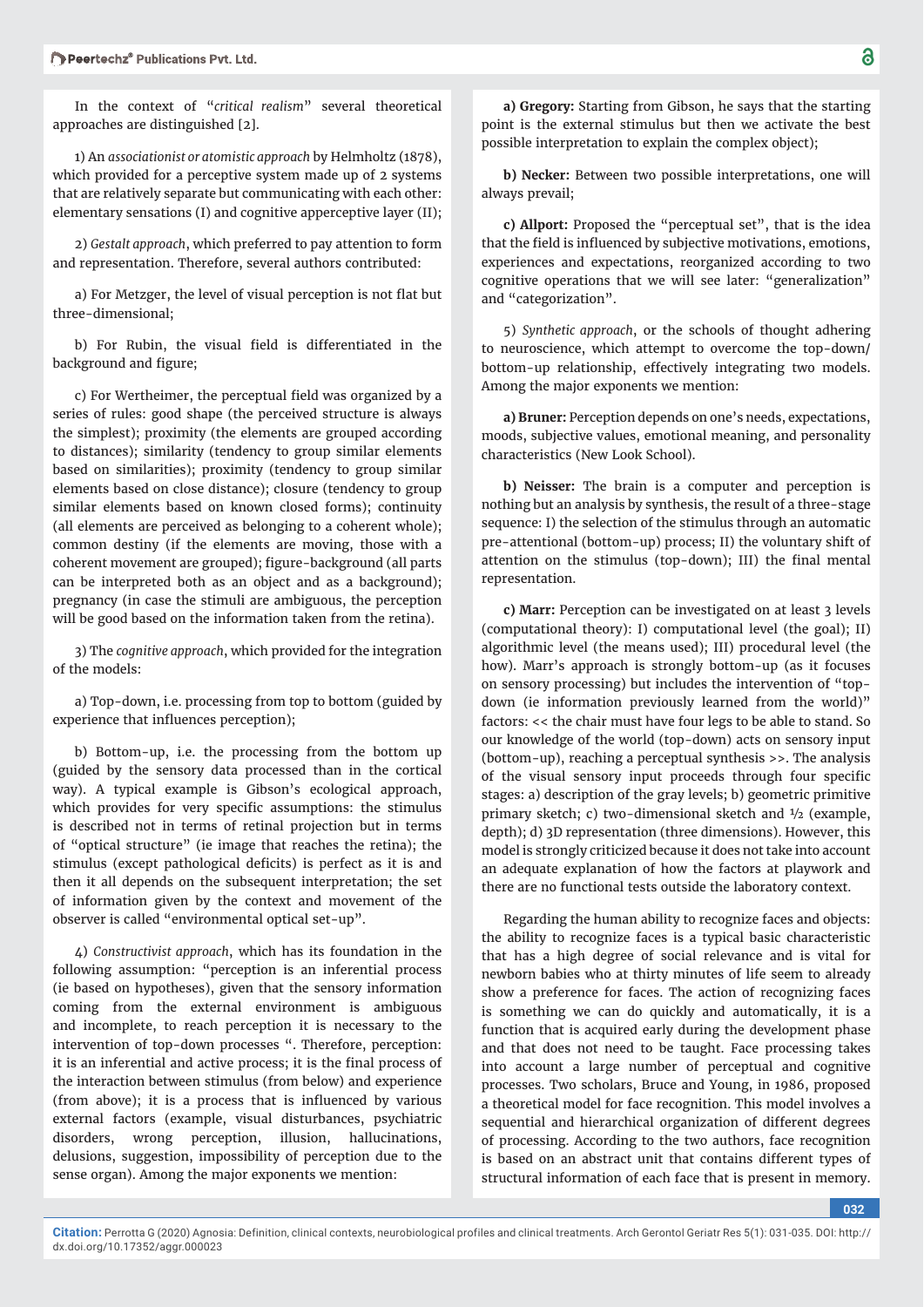At a lower level of this processing, there is a perceptual analysis of what are the facial features that are done by a structural coding component and the result of which is stored in a face recognition unit, called Face Recognition Unit. Bruce and Young's model has become classic for research on the perception of faces. It provides that from a face it is possible to obtain different types of information which are then processed in different cognitive components and in the subsequent processing stages which are [3].

**a) Structural encoding:** In this stage, the structural aspects of a face are analyzed, so that it can be distinguished from others. It is a 3D processing of the face, automatic and unaffected by top-down processes.

**b) Face recognition Unit:** Represents each of the facial recognition units and contains the structural information on the faces known to the observer, the information that allows a face to be recognized compared to other faces. Here the familiarity of the faces is described, the descriptions of the people we know.

**c) Person identity nodes:** Concern the identification of the person, for example, the profession or his interests.

**d) Name generation:** Concerns the recovery of a person's name.

Bruce and Young argued that the difference in processing between familiar faces was not because there are structural codes stored for the faces that are known and that are processed through frequent exposure to the stimulus. In the original Bruce and Young model, there are no recognition units for unfamiliar faces. A model such as that of Bruce and Young focuses mainly on cognitive processes as regards face recognition, while more recent models have included affective aspects. According to these models, there are two ways, a cognitive one that analyzes the identity of the face and allows us to access the names of the people we know and a second way involved in the production of affective responses in front of faces familiar to us. The cognitive pathway is connected to the identity nodes of the person and activating the semantic information supports the recovery of the name. Any anomaly in this way could, therefore, cause a deficit in recognizing the faces that would explain the prosopagnosia, while a deficit in an affective way could cause a loss of skin conductance responses, in a different way for family and non-family stimuli. Patients with prosopagnosia, although unable to recognize familiar faces, are able, however, to recognize familiar objects. This could happen because the differentiation between one face and another must be more precise and detailed than, for example, that there can be between classes of objects or because there are specific mechanisms used only for the recognition of faces and which do not concern the recognition of objects. If the processing of faces concerned specific mechanisms, the existence of distinct brain regions associated with the recognition of faces and objects should be considered realistic. However, many studies conducted with PET and fMRI have revealed conflicting results with such a hypothesis [4].

The recognition of the objects, therefore, implies the comparison between the information that derives from the visual stimulus and that which is recorded in the memory. Both proponents of theories of shapes and those of theories of characteristics agree on this. The theory of shapes is based on the fact that a miniature copy exists, called a template that is stored in long-term memory and which corresponds to each visual configuration that we know. The simpler the more similar to the stimulus presented is the easier the configuration is recognized. This theory, however, is not very realistic because there can be a huge number of visual stimuli that can combine with the same shape. For the theory of characteristics, a given configuration consists of a series of specific attributes, called, precisely, characteristics. For example, a face has various characteristics: the eyes, the mouth, the nose. These characteristics are compared with the information that is stored in the memory. In 1982, Marr proposed a computational theory concerning the processes involved in object recognition. According to Marr, there are a whole series of representations that provide us with detailed information on the visual environment and are of three types. The theories concerning the recognition of objects can be divided between those that depend on the point of view and those that are independent of them. For the latter, the ability to recognize an object is not influenced by the observer's point of view, for the former, however, the observer's point of view may be able to change the accuracy and time that we use or not in recognizing a certain object. We have seen how both theories can be valid, since there are cases in which mechanisms are used in the recognition of objects that are independent from the observer's point of view and others, however, in which the opposite occurs. The mechanisms that do not depend on the observer's point of view are more important when it comes to distinguishing between categories of objects, while those that depend on the point of view are more important when it comes to grasping the differences within the same category [3,4].

Concerning the clinical classification, the best thesis recognizes the following forms of agnosis [5,6,7-9].

**Appreciative agnosia:** We speak of apperceptive agnosia when the subject, in the absence of sensory deficit, is unable to compose the stimulus data and integrate them into a structured perceptual unit. A patient with apperceptive agnosia in the visual modality is unable to perform a drawing on a copy, to accurately describe it in its details and to distinguish it from visually similar objects. Consequently, the comparison with the mental representations of known stimuli also fails, and therefore the recognition of the stimulus does not take place. Humphreys and Riddoch, about Marr's model of perceptual processes, classify three main forms of perceptive agnosia:

**a) Agnosia for shape:** The patient correctly analyzes the individual sensory characteristics of the stimulus, but is unable to derive the external configuration of the object. If tested, it is unable to match identical geometric shapes or distinguish different shapes, and is unable to copy simple shapes.

**b) Integrative agnosia:** The patient fails to integrate the individual characteristics into a unified global structure. For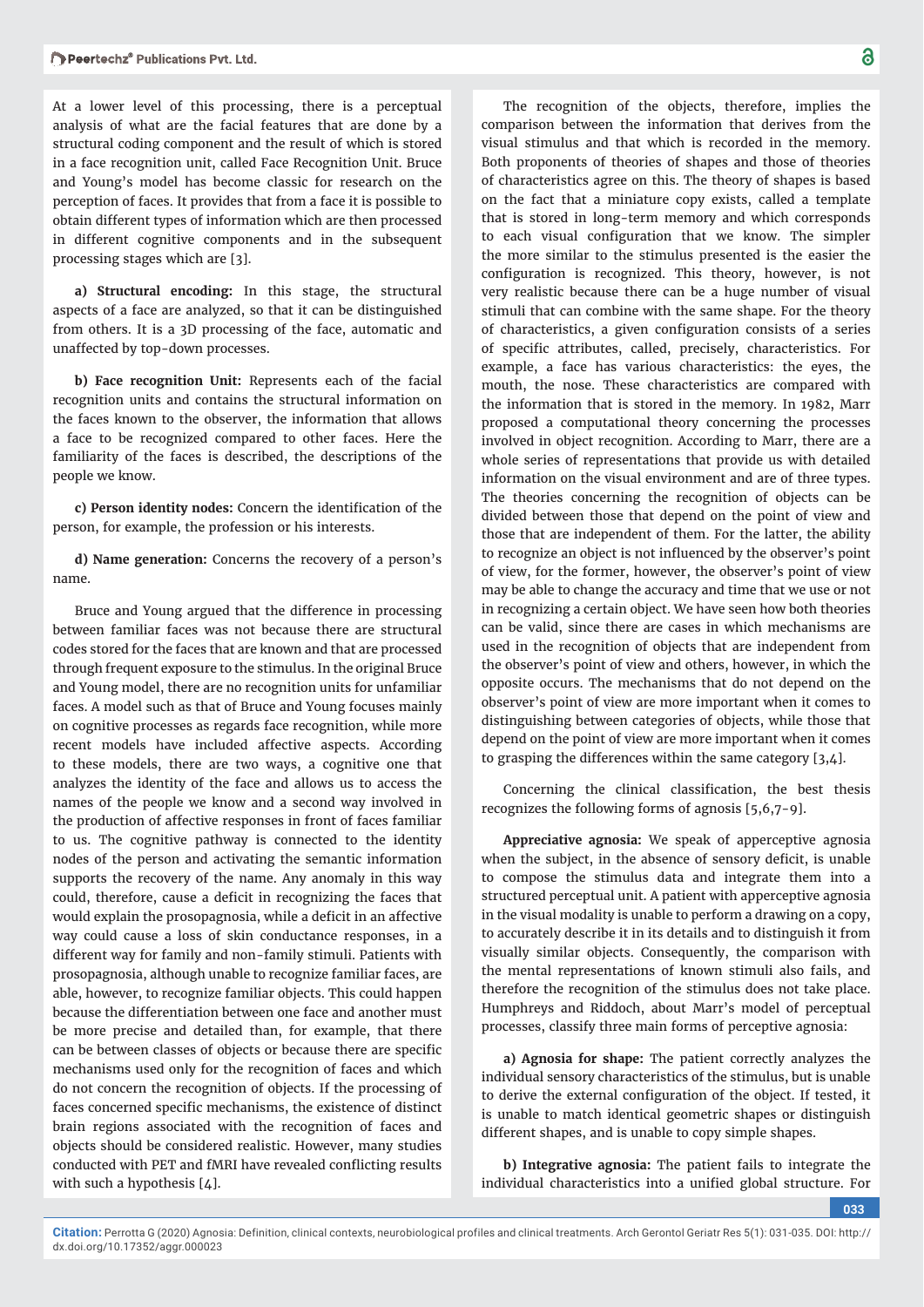example, a figure with many details will not be recognized, while a figure with few details will not be recognized. The patient can perceive the parts of a dog (legs, ears, tail) but does not integrate them to represent the shape of the dog, or he does it with great difficulty.

**c) Transformational agnosia:** The patient cannot transform the global structure of the object to compare it with a prototypical representation available in the pre-semantic warehouse. For example, it is unable to recognize an object if rotated, turned upside down, varied in size, or viewed from a different angle.

Examples of these particular forms of agnosia may be the "anosognosia", the inability to recognize one's pathology or deficit, the "autotopoagnosia", the inability to identify and direct the different parts of the body in space and the lack of recognition of the own body and parts of it and the "unilateral spatial negligence", the difficulty in exploring the contralateral space to the lesion of the inferior parietal lobule or the subcortical areas of the Talamo and Putamen.

**Associative agnosia:** Associative agnosia occurs when a patient, whose perceptual analysis is intact, is unable to compare the structured perceptual representation of a stimulus with the knowledge present in the semantic warehouse (relating to known stimuli) and therefore to activate the relative knowledge to the object (its name, correct use, etc); therefore the deficit is only about the semantic categorization of an object. For example, the patient may be able to visually recognize a fork as a known object ("intact perceptual analysis"), but cannot say what it is used for, on what occasions it is used and what it is called, although this knowledge is present, as demonstrated by the fact that if asked verbally to describe a fork he can correctly say what it is and how to use it. So the deficit is in access to the semantic warehouse on visual stimulation, which is why Humphreys and Riddoch call this semantic access agnosia disorder. Associative agnosia is generally associated with sinister occipitotemporal lesions.

**Sensory agnosia:** They are all typologies that concern a particular sense where its function is impaired, failing to recognize what it sees, feels, tastes, or touches, the most particular of these forms is that which concerns touch. In this case, it is caused by damage to the parietal-temporal cortex, varying in severity, where the worst form is given by left cerebral infarcts. Among the forms of "visual agnosis" can be mentioned: "prosopagnosia", agnosia for faces, "akinetopsia", agnosia for movement, and "achromatopsia", agnosia for colors. Among the "auditory agnoses": agnosia for environmental sounds, agnosia for the human voice, and agnosia for musical arias. Bilateral lesion of the temporal lobes is found in all three cases in particular. Among the "tactile agnosias" or "astereognosias": the "amorphognosy", which concerns the shape and size of the objects, the "ailognosia", which concerns the weight and the material and thermal characteristics of the objects, the "asymbolism" or " tactile agnosia ", which concerns the meaning of objects and" tactile agnosia ", which consists in the inability to recognize one's hands.

From an etiopathological point of view, agnosia is caused by damage to the parietal, temporal, or occipital lobe of the brain. These areas store memories of the use and importance of familiar objects, sight and sounds, and integrate memory with perception and identification. Often, agnosia suddenly appears after a head injury or stroke. Other causes of agnosia include brain tumors, brain abscesses (pockets of pus), and disorders that cause progressive areas of the brain to degenerate, such as Alzheimer's disease [6].

The symptoms of agnosia therefore vary according to the damaged lobe [5].

a) "Parietal lobe": people have difficulty identifying a familiar object (such as keys or a safety pin) positioned in the hand on the side of the body opposite to the damage (somatosensory agnosia). However, when they look at this object they immediately recognize it and can identify it. Some subjects with damage to a parietal lobe insist that everything is fine or ignore the problem, even if one side of the body is paralyzed (anosognosia);

**b) "Occipital lobe":** people are unable to recognize familiar objects, such as a spoon or pencil, even if they can see them. This pathology is called visual agnosia. They may not recognize familiar faces (prosopagnosia);

**c) "Temporal lobe":** people may not be able to recognize sounds, even if they can hear them. This pathology is called auditory agnosia;

**d) "Occipitotemporal lobe":** people may not recognize familiar places (environmental agnosia) and suffer from color blindness.

The patient suffering from agnosia is diagnosed after an anamnestic evaluation and the use of diagnostic brain imaging equipment. The physical examination is performed to highlight primary deficits in individual sensory modalities or communication skills that may interfere with neurobiological testing. For example, if there is damage to superficial tactile sensitivity, patients may not perceive an object, even when cortical function is intact; in addition, the presence of possible aphasia may interfere with patient expression. Neuropsychological examination may also help to identify more nuanced agnosias. Neurological examinations (CT or MRI with or without hagiographic sequences) are necessary to characterize a lesion of the central nervous system (e.g. heart attack, bleeding, mass) and to assess the presence of atrophy leading to degenerative disease [3].

To complete the clinical picture, the patient undergoes specific neurocognitive tests  $[4]$ , which aim to assess individual abilities, and specific personality tests, which will provide detailed information on his mental health status; for example, the diagnosis of agnosia may exacerbate any anxiety [10,11] and mood disorders suffered by the patient as a result of the traumatic event [12,13], up to panic disorder [14], major depressive disorder [15], obsessive disorder [16,17], or even encroaching on psychotic symptoms where the plane of reality is wholly or partly compromised [18]. If the aetiology of agnosia